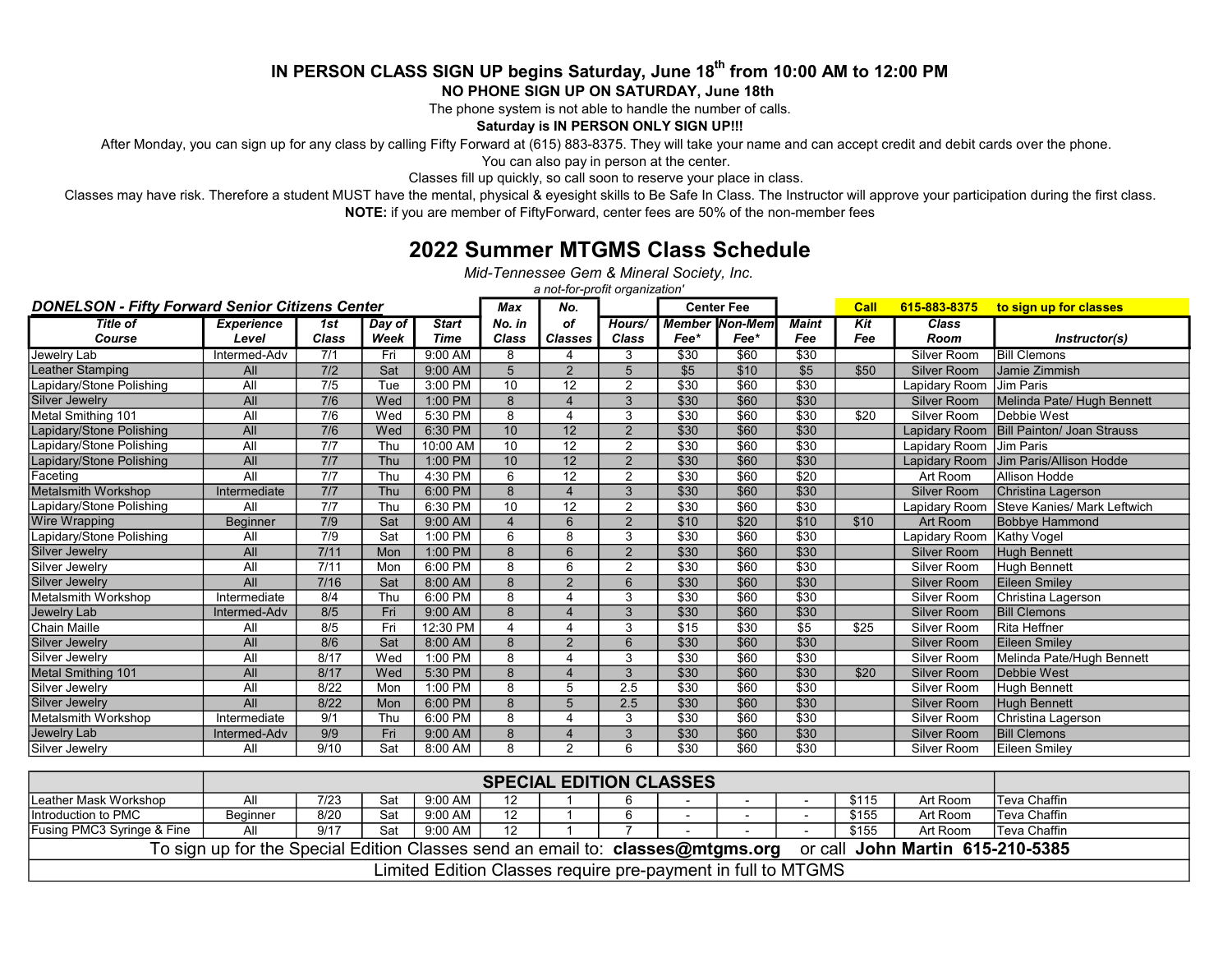#### Courses Offered 2022 Summer Quarter

Mid-Tennessee Gem & Mineral Society, Inc.

a not-for-profit organization

## THIS IS A TENTATIVE SCHEDULE

#### NOTE: Classes are subject to CHANGE - Any changes will be posted on SIGN UP DAY SEE BELOW for how to read this schedule.

CLASS DESCRIPTIONS are available on line at:

# www.mtgms.org/schools.htm

#### Click on the 2022 Summer Class Description link

Remember to LIKE us on FACEBOOK

NOTE: if you are member of the Fifty Forward Center, class fees are 50% of the non-member fees

(a) There is an additional cost for supplies for this class and it varies by the amount of silver you purchase, on average \$50 and up.

(b) There is an additonal cost for supplies fo this class and it varies by the amount of copper wire or silver you purchase, on average \$20 to \$50.

(c) There is both a kit fee, for instructor provided material, PLUS a cost for the amount of silver you buy, on average \$50 and up.

(d) This is a \$10 instructors fee

(f) Kit is \$10 for returning student

(g) Kit is \$30 for returning student

(h) Kit is \$15 for returning student

(i) Kit is \$5 for returning student plus supplies as needed

(k) Additional supplies will be availble for purchase

(l) Beginning student kit fee \$85. Returning students kit fee \$10 plus cost of individual project

(j) No kit fee. There is a charge for gas

PAGE 2 of 3

GO TO PAGE 3 TO SEE AN EXAMPLE OF HOW TO READ THE SCHEDULE